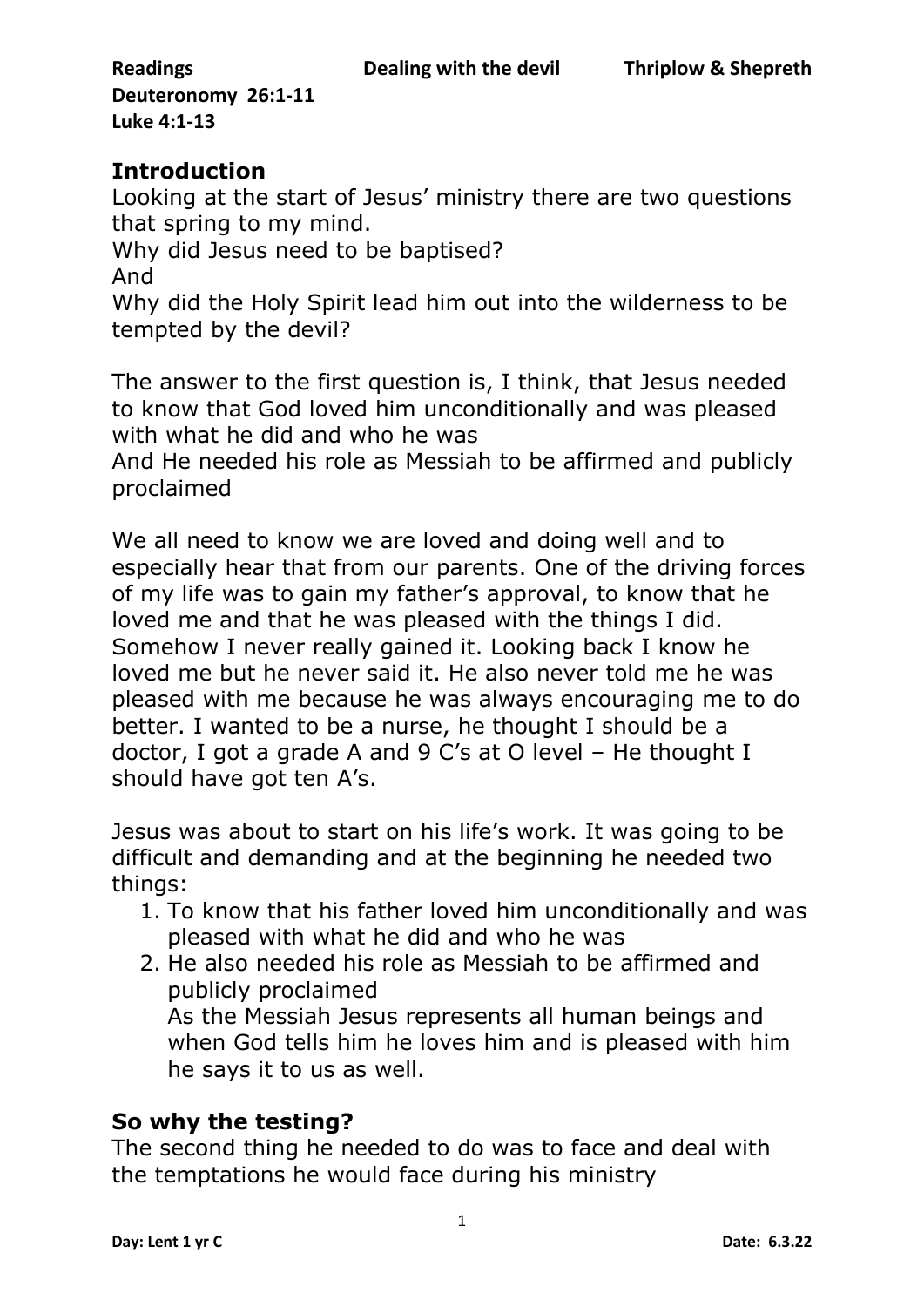One early Christian writer tells us that Jesus was tempted in every way as we are. We cannot be surprised then that after his great moment of vision when his sense of calling and mission was so dramatically confirmed at his baptism, that he had to face the whispering voices and recognise them for what they were. These suggestions are all ways of distorting his true vocation; The vocation to be a truly human being, to be a servant to the world and to other people. Jesus must face these temptations now and win, at least, an initial victory over them. If he doesn't he will meet them suddenly, in the middle of his work, and they may overwhelm him

#### So what was the first temptation?

If you are the son of God tell these stones to become bread The temptation Jesus is facing is to use his power and status as God's Son for his own ends. Not to further the purposes of God but to still his hunger and deal with his own human needs

The first two temptations play on the very strength he has just received., "You are my Son, my beloved one". God had said to him. "Very well, whispers the demonic voice; if you really are God's Son surely he can't want you to go hungry when you have the power to get food for yourself.

#### **Secondly**

If you are the son of God throw yourself down The temptation Jesus is facing is to do something spectacular to grab people's attention and to show them who he really is

Again the temptation to prove who he is; "If you are God's Son surely you want people to see who you are? Why not do something really spectacular?

It's fascinating how the devil uses words from the Bible to tempt Jesus with. He is using scripture and twisting it – making the temptation appear to be a spiritual thing to do where as he is simply trying to divert him from his mission and lead him astray into proving himself. I am reminded a bit by today's cult of celebrity where so many people want to be known, to be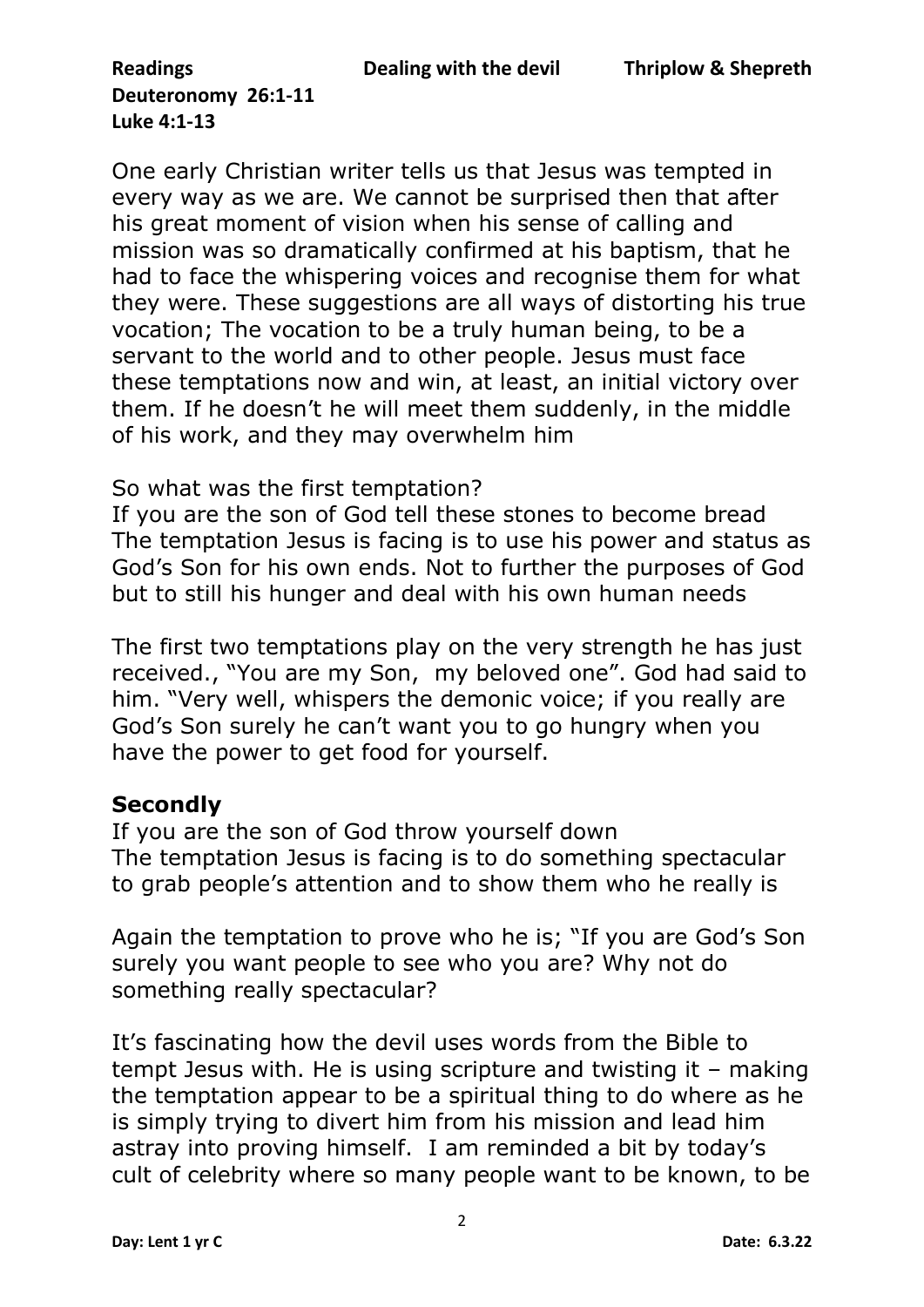recognised and to be rich and famous. This is the sort of thing Jesus is being tempted by here

# **Thirdly**

All this I will give you if you bow down and worship me The temptation here is to find another way to power. If he turns away from God, the tempter says, I will give you power over all things

Finally dropping his apparent logic the enemy comes out boldly, forget your heavenly father. Just worship me and I'll give the power and greatness that no one else ever had. The irony of this temptation is that by resisting it Jesus has gained the power over everything, all powers and dominions are now subject to him because he has conquered the devil, who true, does have power in this world, but Jesus through his death on the cross and through his defeating of death and sin has taken the power back and has authority over all things. If he had turned away from God and worshipped Satan what a different story it would be.

Jesus sees through the trap. He answers, each time, with the Bible and with God.

- He is committed to living from God's word
- He is committed to trusting God completely without setting up trick tests to put God on the spot
- He is committed to loving and serving God alone

The flesh may scream for satisfaction, the world may beckon seductively; the devil himself may offer undreamed of power; but Israel's loving God, the one Jesus knew as Father offered the reality of what it meant to be human, to be a true Israelite, to be Messiah.

We too are tempted To distract us from our calling as children of God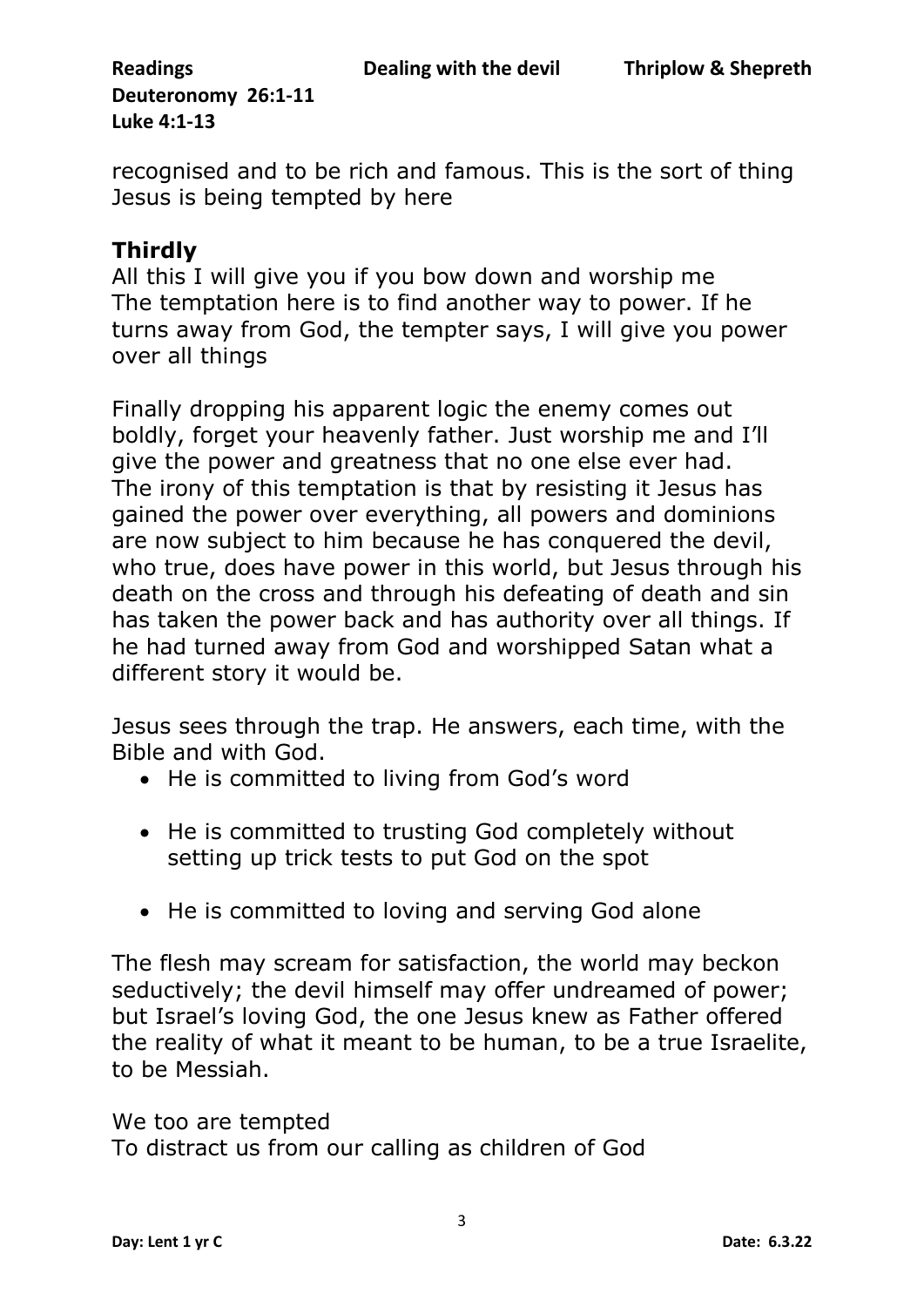We can use the same defence as Jesus

The temptations we all face, day by day and at critical moments of decision and calling in our lives, may be very different from those of Jesus, but they have exactly the same point.

They are not simply trying to entice us into committing this sin or that sin. They are trying to distract us, to turn us aside from the path of servanthood that our Baptism commissioned us to. God has a costly but wonderfully glorious calling for each one of us. The enemy will do everything possible to distract us and thwart God's purpose. If we have heard God's voice welcoming us as his children we will also have heard the whisperings of the enemy.

But as God's children we are entitled to use the same defence as the Son of God himself.

#### **1.Store scripture in your heart and know how to use it.**

Form regular habit of Bible reading – alone and with others Bible reading notes

Audio tapes and Cd's

Memorise verses. - Note especially important verses and learn them

## **2.Keep your eyes upon God, and trust him for everything.**

Make a habit of focusing on God first thing in the morning. Lay your day before him and ask him to equip you with his power for the day ahead

I have realised that there are basically two sorts of people those who greet the day saying "Good morning Lord" and those who respond "Good Lord it's morning"

If we can become the former we will be equipped to deal with temptation.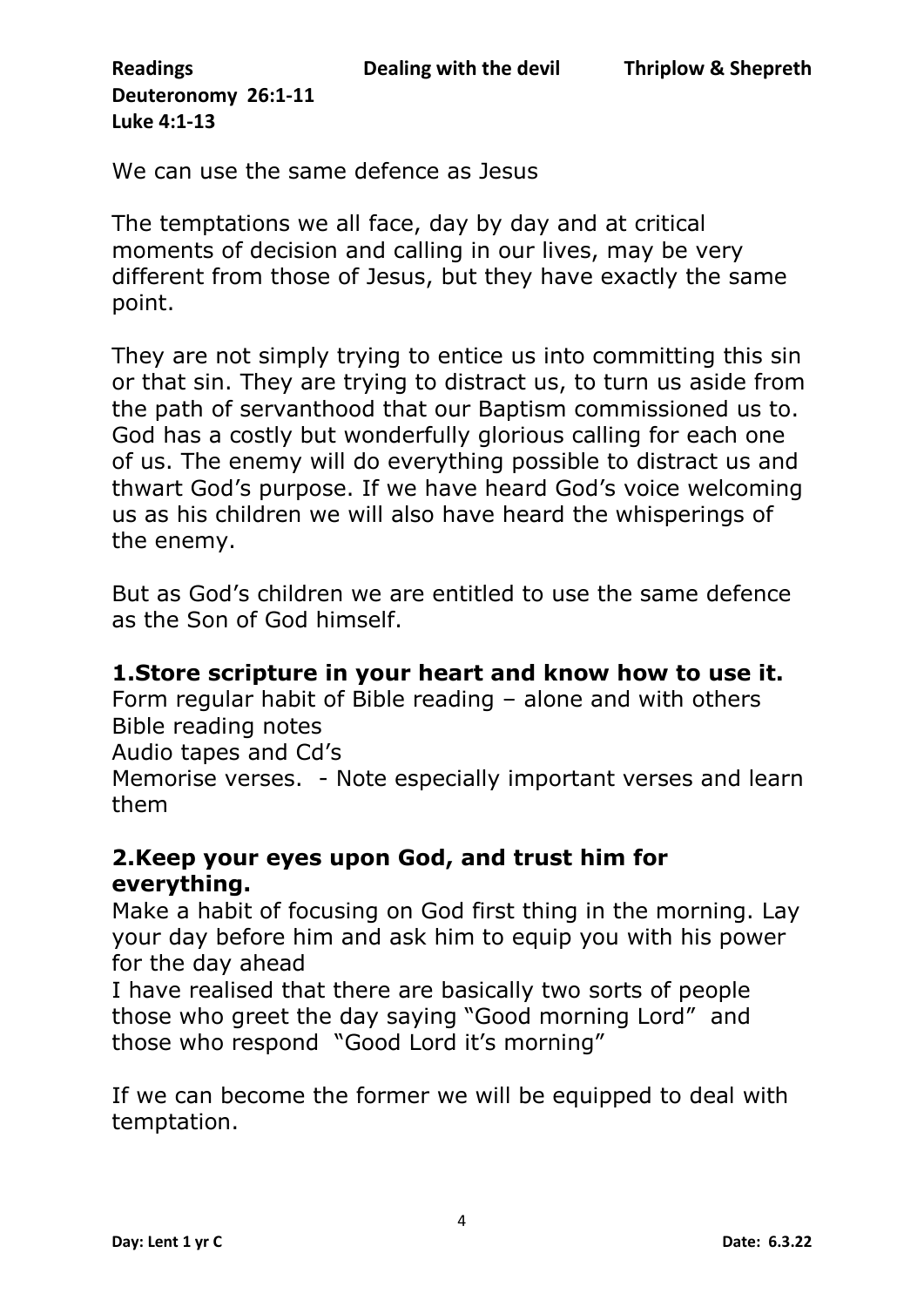God and the devil are at opposite poles. If our eyes and mind and fixed on God we will have our backs to the devil. *demonstrate*

## **3.Remember your calling, to bring God's light into the world.**

We have been called and commissioned to bring the Good News of Jesus into the world. We are called to be a blessing to those we live and work amongst. As Christians we need to make a point of thinking "How can I be a blessing to this person" Bless people in Tescos, on the road etc. We need to learn to turn anger into prayer and blessing We need to so busy serving God that we have no time for mischief

### **4.Know your weaknesses and defend yourself against being attacked at your weak point**

The temptations that the devil put before Jesus were those to which he was most vulnerable. Here he was about to begin his ministry – actually preparing himself to begin his ministry by being alone with his heavenly Father and the devil knew where he would be vulnerable. He attacked him where he believed him to be weakest; where the challenge of his ministry might prove too much.

It is the same with us. The devil knows what our weak points are and that is where he attacks us.

He would never bother trying to tempt me to pig out on beetroot because he knows I can't stand it. But cheese – that's a different matter.

He wouldn't try to tempt me to be lazy because he knows I'm a work - aholic. So what he does is to tempt me to take so much on that I am totally ineffective.

The devil knows what might push my buttons and where I am weakest. So in order to resist him I need to know myself; to know that when I am over tired I am at my most vulnerable. To know what sins I might most easily be tempted to.